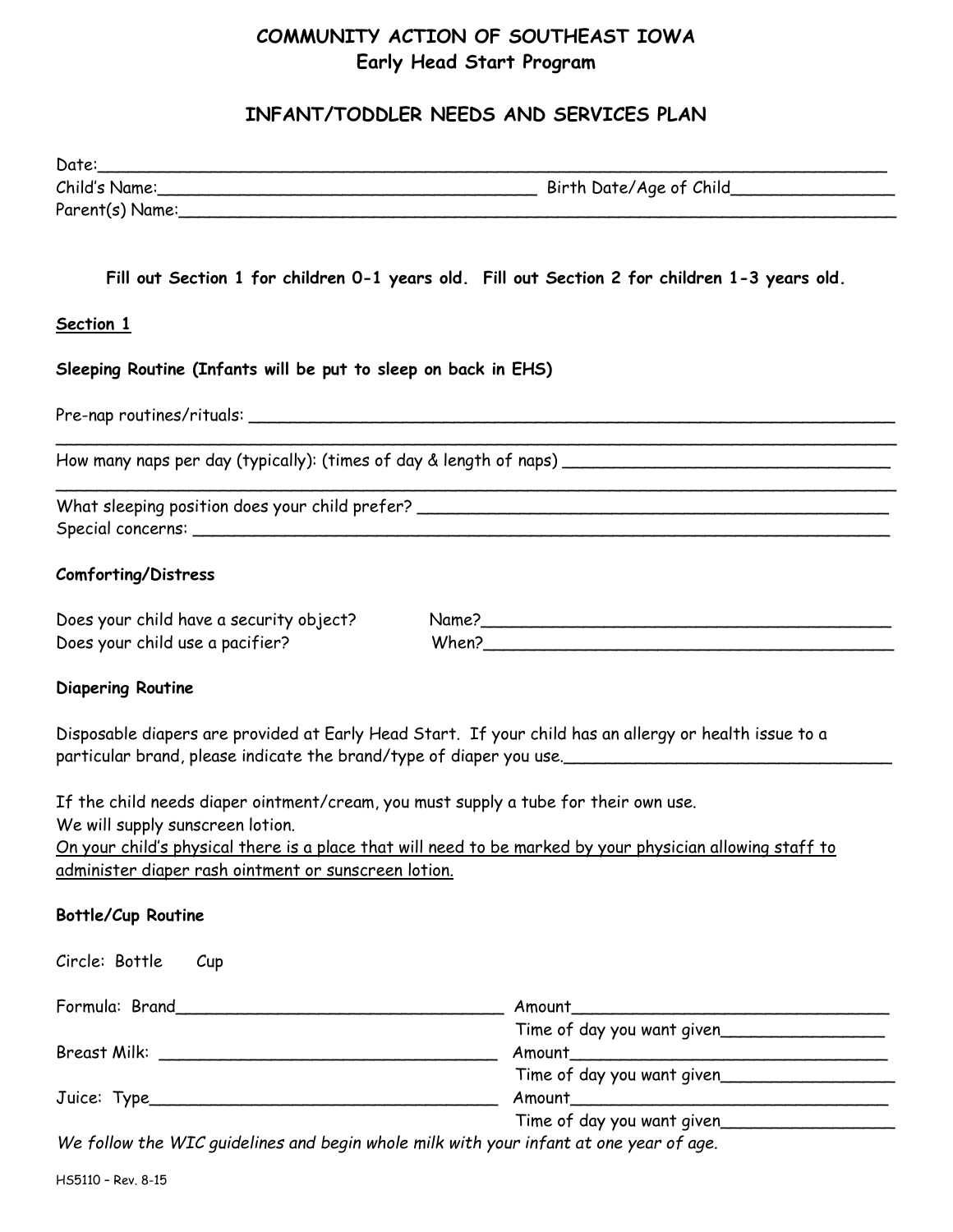#### **Introducing Solids**

*We follow the WIC guidelines and/or recommendations from your physician for vegetables, fruits, and their juices, protein such as cheese, yogurt, cooked beans, meat, fish, chicken, and egg yolk, whole egg, and milk. We also can introduce the use of a cup and a spoon at 8-10 months, unless it is not appropriate for your child. Exceptions will be made if a nutrition related health concern is diagnosed by a health professional. Documentation will be required to make individual accommodations.*

#### **Eating Routine**

|                |                                                                                     | Baby Food: _________________________________Time of day & amount you want given: ___________________                                                                                                                           |  |  |  |
|----------------|-------------------------------------------------------------------------------------|--------------------------------------------------------------------------------------------------------------------------------------------------------------------------------------------------------------------------------|--|--|--|
|                |                                                                                     |                                                                                                                                                                                                                                |  |  |  |
|                |                                                                                     |                                                                                                                                                                                                                                |  |  |  |
|                |                                                                                     | Food dislikes or eating problems: express the control of the state of the state of the state of the state of the state of the state of the state of the state of the state of the state of the state of the state of the state |  |  |  |
|                |                                                                                     |                                                                                                                                                                                                                                |  |  |  |
|                |                                                                                     |                                                                                                                                                                                                                                |  |  |  |
|                |                                                                                     |                                                                                                                                                                                                                                |  |  |  |
|                |                                                                                     | Does your child have any services that are different then those provided by the center's routine program?                                                                                                                      |  |  |  |
|                | i.e., special exercises, special materials, accommodation of special services.      |                                                                                                                                                                                                                                |  |  |  |
|                |                                                                                     |                                                                                                                                                                                                                                |  |  |  |
|                |                                                                                     |                                                                                                                                                                                                                                |  |  |  |
|                |                                                                                     |                                                                                                                                                                                                                                |  |  |  |
|                |                                                                                     |                                                                                                                                                                                                                                |  |  |  |
|                | The Infant/Toddler Needs and Services Plan will be updated every year or as needed. |                                                                                                                                                                                                                                |  |  |  |
|                |                                                                                     |                                                                                                                                                                                                                                |  |  |  |
|                |                                                                                     |                                                                                                                                                                                                                                |  |  |  |
|                |                                                                                     |                                                                                                                                                                                                                                |  |  |  |
|                |                                                                                     |                                                                                                                                                                                                                                |  |  |  |
| Date of Change |                                                                                     |                                                                                                                                                                                                                                |  |  |  |
|                |                                                                                     |                                                                                                                                                                                                                                |  |  |  |
|                |                                                                                     |                                                                                                                                                                                                                                |  |  |  |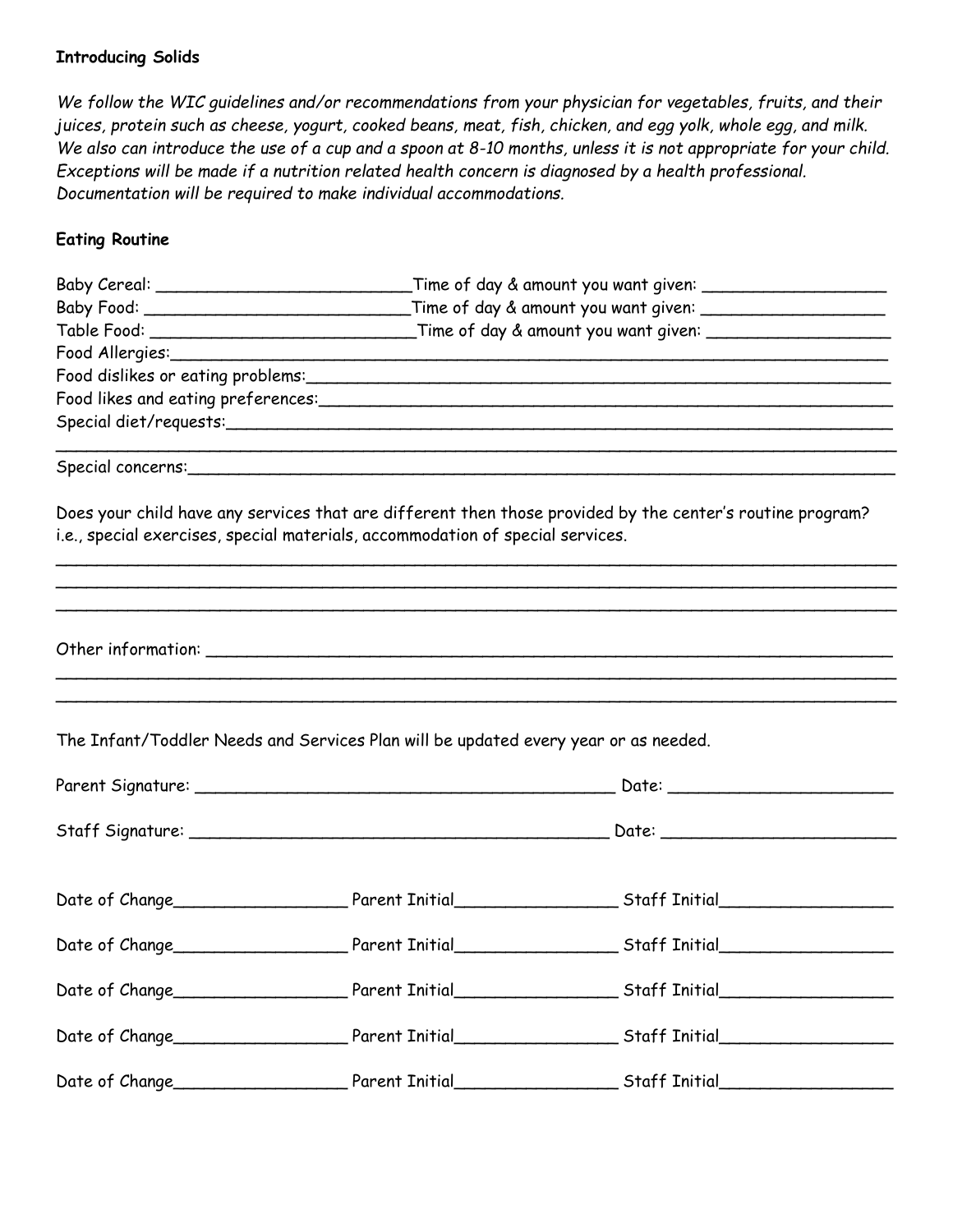### **Section 2**

### **Sleeping Routine**

| Comforting/Distress                                                                                                                                                                                                                                                                          |     |                        |           |         |
|----------------------------------------------------------------------------------------------------------------------------------------------------------------------------------------------------------------------------------------------------------------------------------------------|-----|------------------------|-----------|---------|
| Does your child have a security object?<br>Does your child use a pacifier?                                                                                                                                                                                                                   |     |                        |           |         |
| <b>Diapering Routine</b>                                                                                                                                                                                                                                                                     |     |                        |           |         |
| Disposable diapers are provided at Early Head Start. If your child has an allergy or health issue to a<br>particular brand, please indicate the brand/type of diaper you use.________________________________                                                                                |     |                        |           |         |
| Is your child wearing (circle): Diapers                                                                                                                                                                                                                                                      |     |                        | Underwear | Both    |
| If wearing underwear, how often do you take them to the bathroom? _________________________________                                                                                                                                                                                          |     |                        |           |         |
| Underwear is available when accidents occur, although spares from home can be kept with their spare set of<br>clothes in their cubbies.                                                                                                                                                      |     |                        |           |         |
| If the child needs diaper ointment/cream, you must supply a tube for their own use.<br>We will supply sunscreen lotion.<br>On your child's physical there is a place that will need to be marked by your physician allowing staff to<br>administer diaper rash ointment or sunscreen lotion. |     |                        |           |         |
| Eating Routine (1-2 year olds whole milk and 2-3 year olds 1% milk)                                                                                                                                                                                                                          |     |                        |           |         |
| Your child will be served the food as provided and regulated by the Child and Adult Care Food Program.<br>Exceptions will be made if a nutrition related health concern is diagnosed by a health professional.<br>Documentation will be required to make individual accommodations.          |     |                        |           |         |
| Does your child use:                                                                                                                                                                                                                                                                         | Cup | Sippy Cup              |           |         |
| Table Food (Check all that apply to your child's day):                                                                                                                                                                                                                                       |     |                        |           |         |
| Breakfast_________                                                                                                                                                                                                                                                                           |     | A.M. Snack ___________ |           | Lunch   |
| $P.M.$ Snack $\_\_\_\_\_\_\_\_\_\_\_\_$                                                                                                                                                                                                                                                      |     |                        |           | Bedtime |
|                                                                                                                                                                                                                                                                                              |     |                        |           |         |
|                                                                                                                                                                                                                                                                                              |     |                        |           |         |
|                                                                                                                                                                                                                                                                                              |     |                        |           |         |
|                                                                                                                                                                                                                                                                                              |     |                        |           |         |

\_\_\_\_\_\_\_\_\_\_\_\_\_\_\_\_\_\_\_\_\_\_\_\_\_\_\_\_\_\_\_\_\_\_\_\_\_\_\_\_\_\_\_\_\_\_\_\_\_\_\_\_\_\_\_\_\_\_\_\_\_\_\_\_\_\_\_\_\_\_\_\_\_\_\_\_\_\_\_\_\_\_

Special concerns: